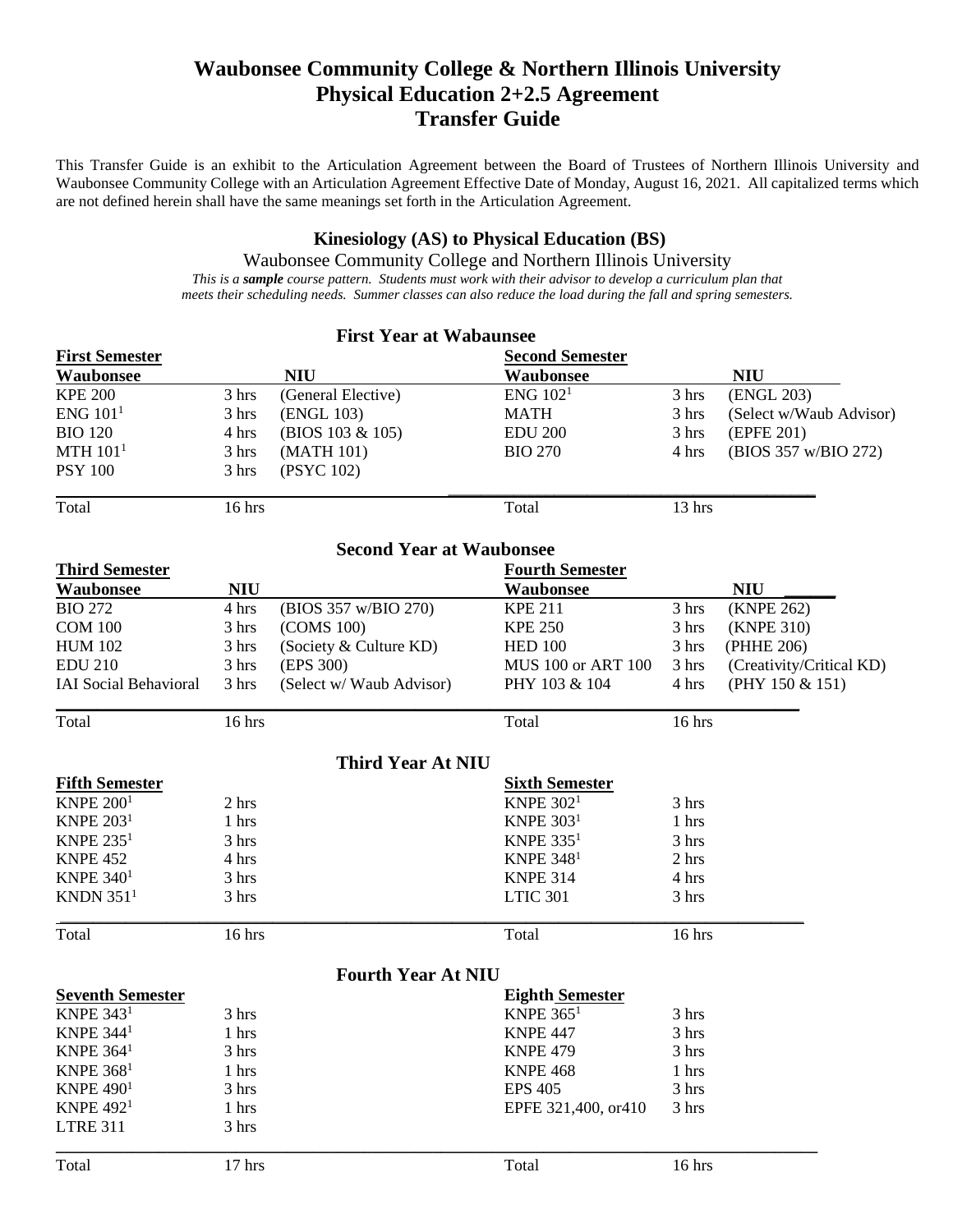## **Fifth Year At NIU**

#### **Ninth Semester** KNPE 483 6 hrs KNPE 484 or 485 6 hrs

Total 12 hrs

**\_\_\_\_\_\_\_\_\_\_\_\_\_\_\_\_\_\_\_\_\_\_\_\_\_\_\_\_\_\_\_\_\_\_\_\_\_\_\_\_\_\_\_\_\_\_\_\_\_\_\_\_\_\_\_\_\_\_\_\_\_\_\_\_\_\_\_\_\_\_\_\_\_\_\_\_\_\_\_\_\_\_\_\_\_\_\_\_\_\_\_**

## **NOTES/COMMENTS**

Following this Transfer Guide while completing an Associate in Science (A.S.) degree in Kinesiology at Waubonsee is highly recommended to complete the Bachelor of Science (B.S) degree in Physical Education at NIU in a 2+2.5 model. Sixty (60) credit hours are required for the A.S. degree in Kinesiology. Students will complete an additional seventy seven (77) credit hours at NIU for the B.S. degree in Physical Education. Students should always work closely with the academic advising staff at both Waubonsee and NIU.

#### **Northern Illinois University**

All students pursuing the B.S. degree with a major in physical education are required to have a university GPA of 2.75 or above and to have satisfactorily completed all required coursework prior to the culminating student teaching, KNPE 483 and KNPE 484 or 485.

<sup>1</sup>Minimum grade of C required.

#### **Additional transfer guide notes**

The sequence of courses in this Transfer Guide is an example of what a 4-year plan may look like for a typical student based on the stated catalog year. It is recommended that students complete courses in this order due to course prerequisites (check the appropriate college catalog for more information about course pre-requisites). Developmental course requirements may alter this plan. Students are encouraged to explore summer school course offerings in order to complete their program requirements in a timely fashion or reduce the load during the fall and spring semesters. All students are encouraged to meet with an academic advisor each semester to discuss course scheduling.

#### **Accreditation**

Waubonsee College is accredited by The Higher Learning Commission. Waubonsee College is recognized by both federal and state agencies administering financial aid.

Northern Illinois University is accredited by the Higher Learning Commission, which accredits degree-granting postsecondary educational institutions in the North Central region. NIU is included in the Doctoral Universities Higher Research Activity category of the Carnegie Foundation for the Advancement of Teaching and has achieved the Community Engagement Classifications for Outreach and Partnerships and for Curricular Engagement.

The university and its colleges have institutional membership or other affiliations in or with the American Association of State Colleges and Universities (AASCU), American Association of Colleges for Teacher Education, American Council on Education (ACE), Association of Governing Boards of Universities and Colleges (AGBUC), Association of Public and Land-Grant Universities (APLU), Council for Higher Education Accreditation (CHEA), Council of Graduate Schools, and Universities Research Association.

The university is also fully accredited by the Council for Accreditation of Educator Preparation (CAEP) to offer teacher education programs and offers several educator licensure programs that are approved by the Illinois State Board of Education.

**Transfer Guide is in effect from Monday, August 19, 2019 until Sunday, August 16, 2020**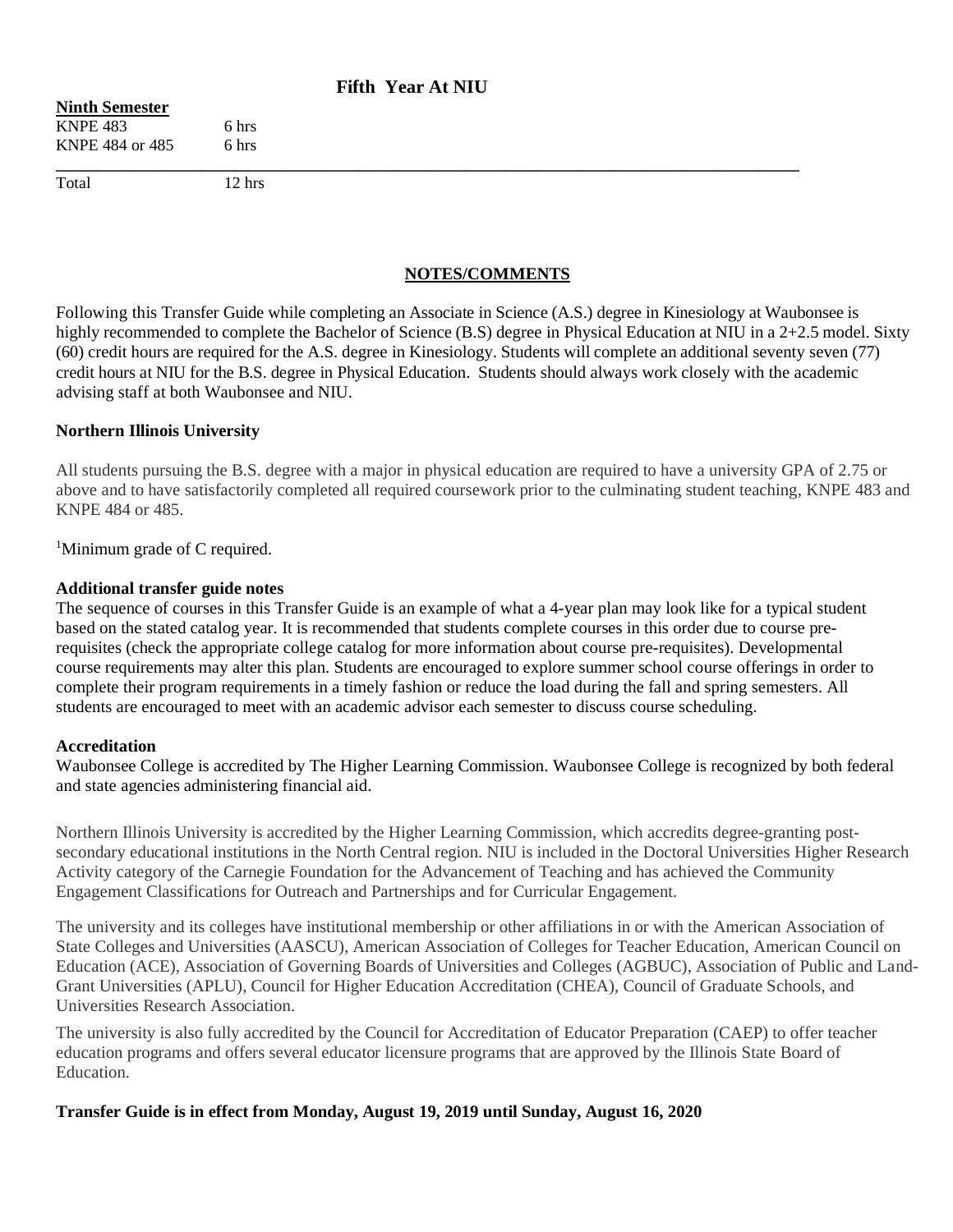## **For More Information**

### **Institutional Contacts:**

### **For NIU undergraduate application materials, contact:**

Office of Admissions Northern Illinois University DeKalb, IL 60115-2857 [admissions@niu.edu](mailto:admissions@niu.edu)

Apply online at: <http://www.admissions.niu.edu/admissions/>

#### **For more information on transfer programs at NIU:**

Call **(815) 753-0446** or **(800) 892-3050 (toll free)** and ask to speak with a Transfer Counselor or email at **[transfercenter@niu.edu.](mailto:transfercenter@niu.edu)**

#### **For Waubonsee application materials for, contact:**

Office of Admissions Waubonsee Community College

Call (630) 466-5756 or apply online at[: https://www.waubonsee.edu/admissions/enroll-waubonsee](https://www.waubonsee.edu/admissions/enroll-waubonsee)

#### **Departmental contacts:**

Department of Kinesiology & Physical Education (KNPE) Anderson Hall 221 Northern Illinois University DeKalb, IL 60115 (815) 753-1407 <http://cedu.niu.edu/knpe/>

For advising, contact the NIU KNPE Department via telephone (815) 753-1407 or email knpe@niu.edu.

#### **Waubonsee:**

Social Sciences, Education and World Languages Division Academic and Professional Center, 2<sup>nd</sup> floor Waubonsee Community College (630) 466-5734

For advising, contact the Counseling, Advising and Transfer Center (630) 466-2361 or email [advising@waubonsee.edu](mailto:advising@waubonsee.edu)

The following are lists of courses (and transfer equivalents) required as part of the Articulation Agreement between Waubonsee Community College's A.S. degree program in Kinesiology and Northern Illinois University's B.S. degree program in Kinesiology.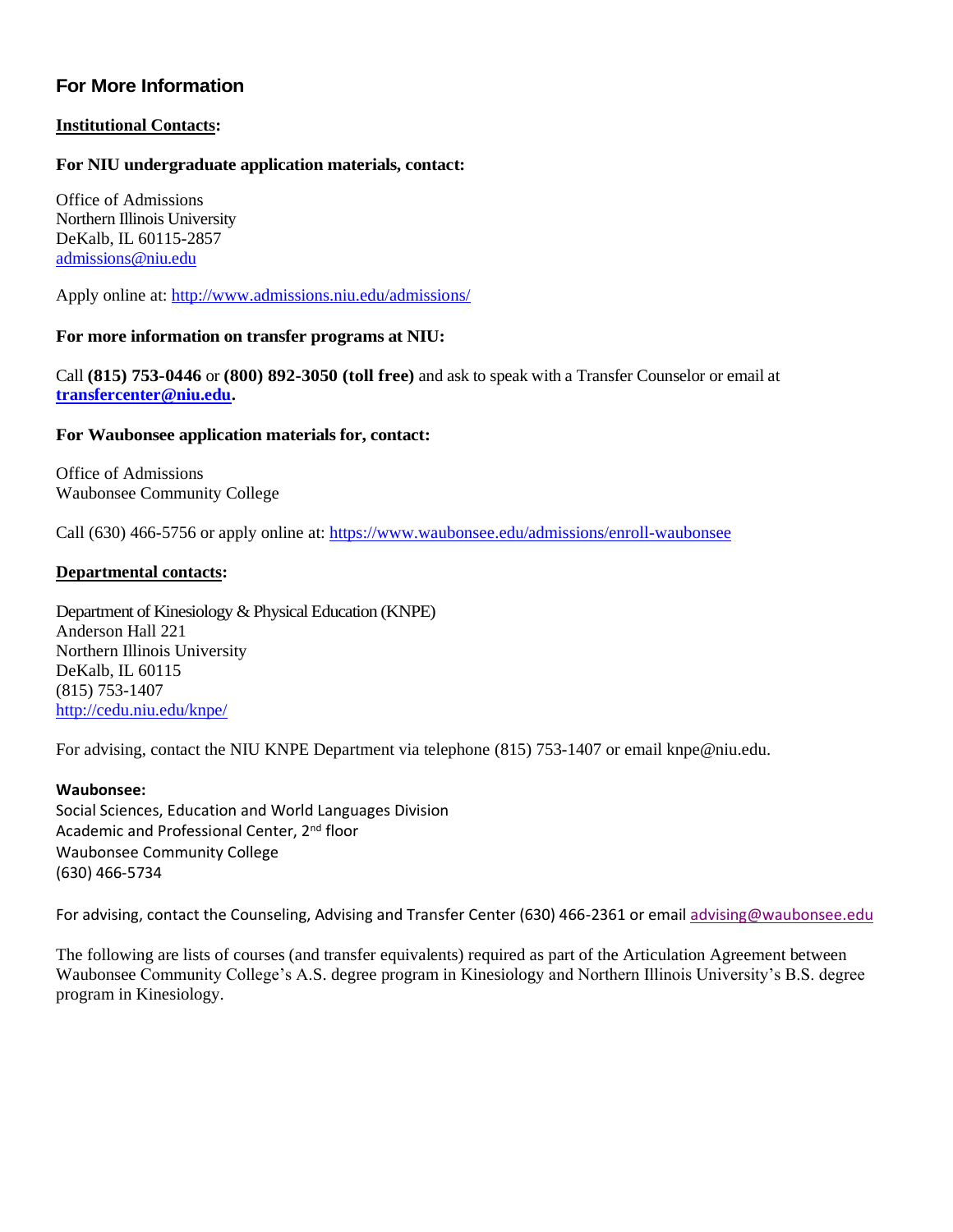# **Courses at Waubonsee Community College**

The following 64 credit hours are required for the A.S. degree in Kinesiology.

|                                                                                                                                                               | <b>Courses at Waubonsee Community College</b>          | <b>Equivalent courses at NIU</b>        |  |
|---------------------------------------------------------------------------------------------------------------------------------------------------------------|--------------------------------------------------------|-----------------------------------------|--|
| <sup>1</sup> ENG 101                                                                                                                                          | Composition I                                          | <b>ENGL 103</b>                         |  |
| <sup>1</sup> ENG 102                                                                                                                                          | Composition II                                         | <b>ENGL 203</b>                         |  |
| <b>COM 100</b>                                                                                                                                                | <b>Fundamentals of Communication</b>                   | <b>COMS 100</b>                         |  |
| <b>PSY 100</b>                                                                                                                                                | Introduction to Psychology                             | <b>PSYC 102</b>                         |  |
| $1$ MTH 101                                                                                                                                                   | Quantitative Literacy                                  | <b>MATH 101</b>                         |  |
| <b>BIO 120</b>                                                                                                                                                | Introductory to Biology and Society                    | $BIOS$ 103 + BIOS 105                   |  |
| <b>BIO 270</b>                                                                                                                                                | Anatomy and Physiology 1                               | BIOS 357 (with BIO 272)                 |  |
| <b>BIO 272</b>                                                                                                                                                | Anatomy and Physiology 2                               | BIOS 357 (with BIO 272)                 |  |
| PHY 103 & 104                                                                                                                                                 | Concepts of Physics and Lab                            | PHYS 150 & 151                          |  |
| <b>KPE 200</b>                                                                                                                                                | Introduction to Physical Education                     |                                         |  |
| <b>KPE 211</b>                                                                                                                                                | First Aid and Emergency Care                           | <b>KNPE 262</b>                         |  |
| <b>KPE 250</b>                                                                                                                                                | <b>Sport Psychology</b>                                | <b>KNPE 310</b>                         |  |
| <b>EDU 200</b>                                                                                                                                                | Introduction to Education                              | <b>EPFE 201</b>                         |  |
| <b>EDU 210</b>                                                                                                                                                | <b>Educational Psychology</b>                          | <b>EPS 300</b>                          |  |
| <b>HED 100</b>                                                                                                                                                | <b>Personal Wellness</b>                               | <b>PHHE 206</b>                         |  |
| <b>HUM 102</b>                                                                                                                                                | The Global Village                                     | Society and Culture                     |  |
| <b>MUS 100 or ART 100</b>                                                                                                                                     | Music: The Art of Listening<br><b>Art Appreciation</b> | <b>Creativity and Critical Analysis</b> |  |
| 3 MATH                                                                                                                                                        | See Waubonsee Advisor                                  |                                         |  |
| 3 hours IAI Social<br><b>Behavioral Science</b>                                                                                                               | See Waubonsee Advisor                                  |                                         |  |
|                                                                                                                                                               |                                                        |                                         |  |
| *Students who complete the A.S. degree in Kinesiology at Waubonsee College are required to successfully complete<br>at least 15 semester credits at Waubonsee |                                                        |                                         |  |

<sup>1</sup>Minimum grade of C required.

## **Courses at NIU**

The following 77 credit hours are required for the Bachelor of Science Degree in Kinesiology**.**

| <b>KNDN 351</b> | <b>Multicultural Dance</b>                     |
|-----------------|------------------------------------------------|
| <b>KNPE 200</b> | Introduction to Physical Education             |
| <b>KNPE 203</b> | <b>Early Clinical PE</b>                       |
| <b>KNPE 235</b> | <b>Fundamental Sports Skills</b>               |
| <b>KNPE 302</b> | Assessment in PE                               |
| <b>KNPE 303</b> | Clinical Experience in PE                      |
| <b>KNPE 335</b> | Developmental Skill Based Approach to Teaching |
| <b>KNPE 340</b> | Growth and Motor Development                   |